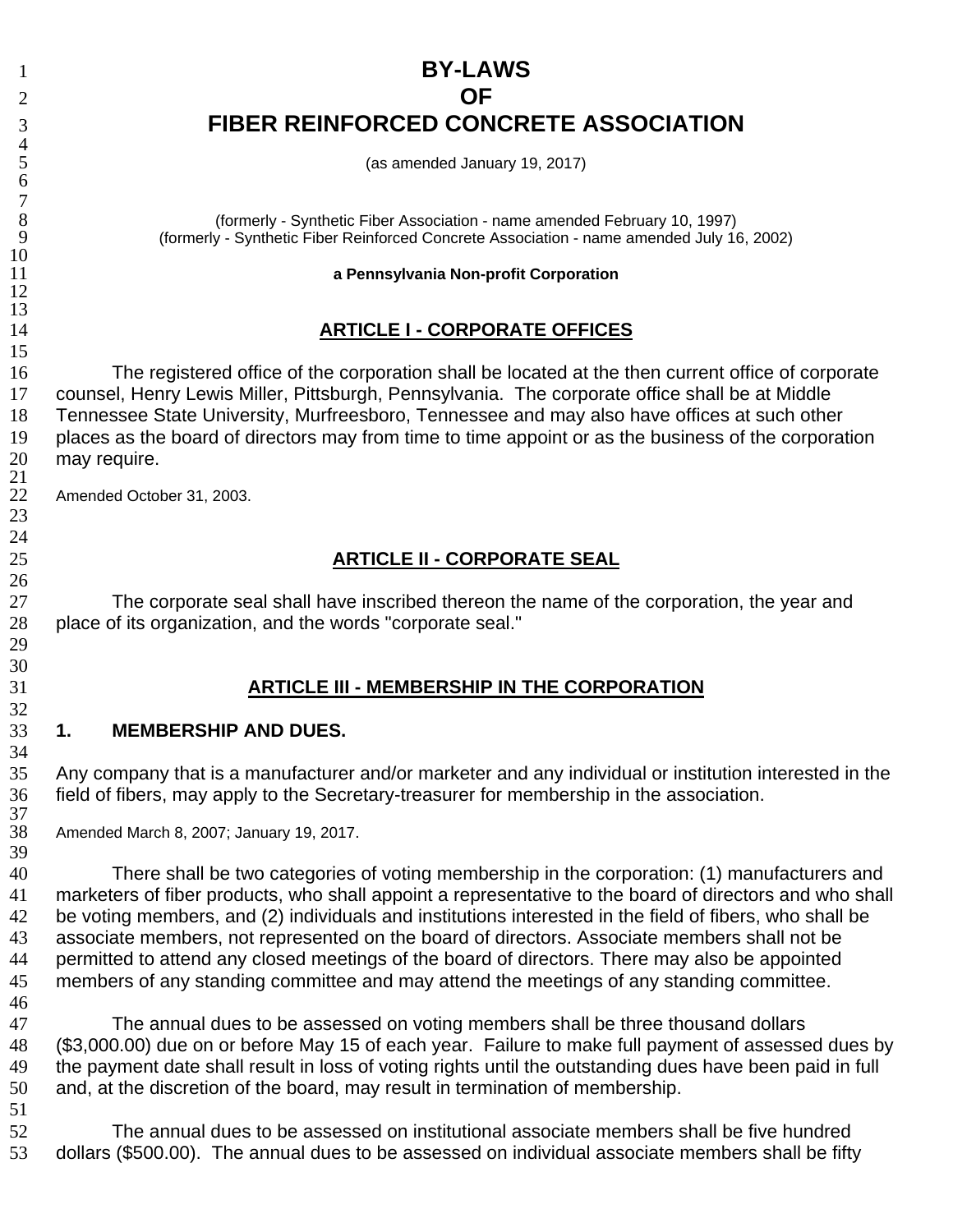dollars (\$50.00). The dues shall be payable in one payment, on May 15. Failure to make full payment of the annual dues shall result in loss of meeting attendance rights until the outstanding dues have been paid in full and, at the discretion of the board, may result in termination of membership.

58<br>59 Amended October 31, 2003.

#### **2. NEW MEMBERS.**

 

Any company that meets the definition of either a producing member or a marketing member, and any individual or institution who is eligible for associate membership, may become a member of the corporation upon application to the secretary-treasurer of the corporation. Amended March 8, 2007.

## **3. MEMBERSHIP ASSIGNMENT.**

No membership in the corporation or certificate thereof, and no right or interest therein, shall be assigned or assignable by any member, nor shall any successor in interest to or assignee of a member be admitted to membership in the corporation except in accordance with the requirements and procedures established in paragraphs 1 and 2 above.

Amended October 31, 2003.

# **ARTICLE IV - DIRECTORS**

## **1. BOARD OF DIRECTORS.**

The business of the corporation shall be managed by its board of directors, consisting of one representative designated by each member company, who shall be natural persons of full age and who need not be resident(s) of the Commonwealth of Pennsylvania. Each director shall serve for a term of at least one year, and until a successor shall be chosen by the member company.

 Each member company may also designate a second representative, who will not be a member of the board of directors, but may be designated by the company's board member to attend a board meeting in his or her absence and to cast the board member's proxy vote at such a meeting. The second representative may attend the meetings of any standing committee and may be appointed by a committee chair as a member of that committee. The second representative shall serve until removed or replaced by his or her member company.

92<br>93 Amended January 19, 2011.

 No member of the association may claim to any party to represent the association without the express direction to do so by the FRCA board of directors.

#### **2. POWERS.**

100 In addition to the powers and authorities by these by-laws expressly conferred upon them, the board may exercise all such powers of the corporation and do all such lawful acts and things as are 102 not by statue or by the articles of incorporation or by these by-laws directed or required to be 103 exercised or done by the members. All meetings of the board of directors shall constitute meetings of the members.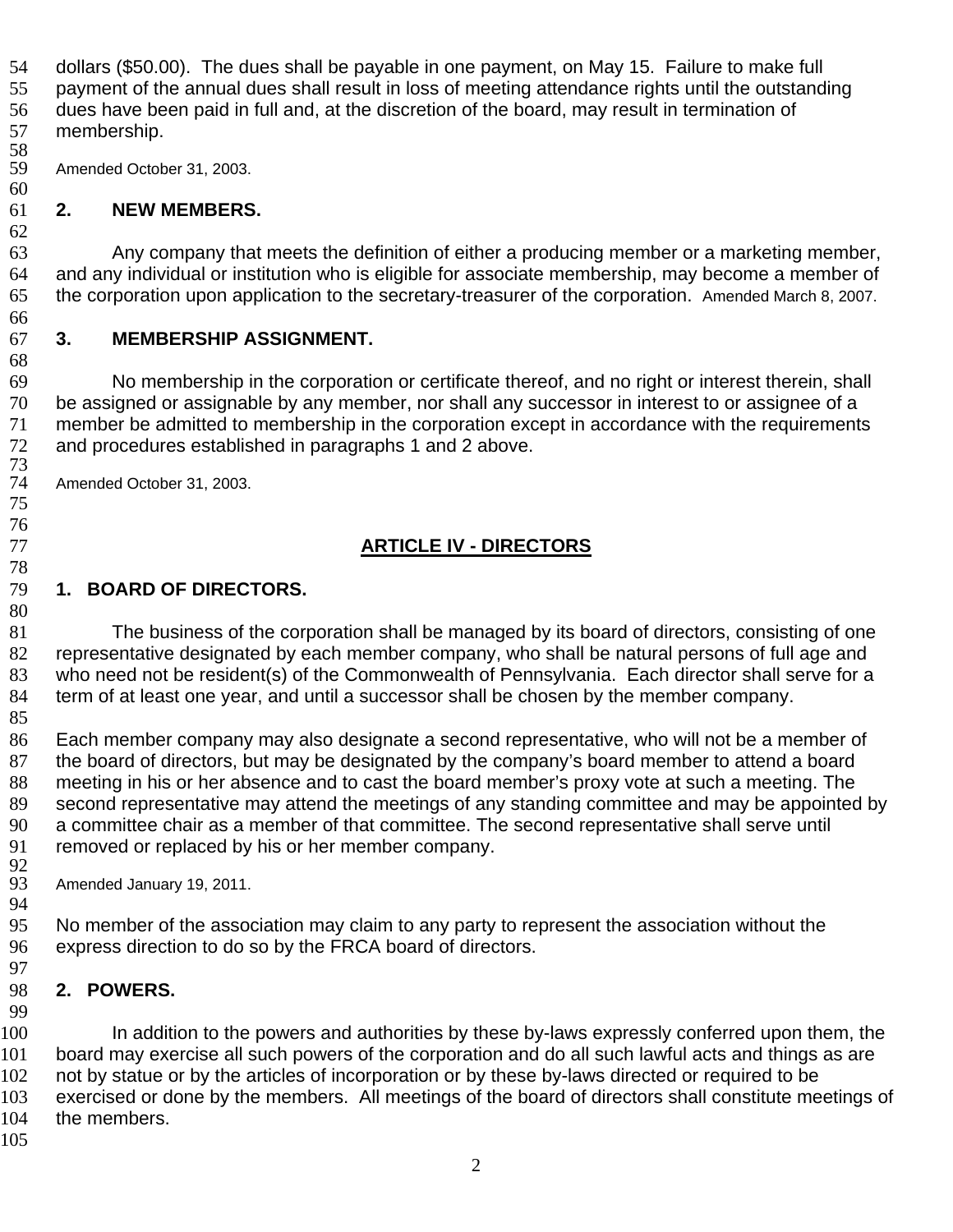### **3. ANNUAL MEETING.**

The annual meeting and any other meeting of the board of directors of the corporation may be held concurrently with the winter meeting of the World of Concrete, or at such other time and place as 110 the board shall from time to time designate, when they shall elect officers, and transact such other business as may properly be brought before the meeting. If the annual meeting shall not be called and held by June 30, any director may call such meeting.

Members may participate in a meeting of the board of directors either by means of a conference telephone call, which enables all participating members to hear one another, or by means of an electronic meeting (net meeting) in which all participants are able to read on their screens what everyone else has typed. All participants shall be deemed present in person at such a meeting. 

Any action required or permitted to be taken at a meeting of the board of directors may be taken without a meeting, if, either prior to or subsequent to the action, a majority of directors on the board indicate their approval of the action, by filing with the secretary-treasurer of the board, either in writing or by e-mail, their assent thereto. E-mail votes shall be printed out and filed with the written votes.

124<br>125 Amended March 8, 2007

 Except as provided in paragraph 1 of this article, all meetings of the board of directors shall be closed to non-board members unless a majority of the board votes in advance to open the meeting.

129<br>130 Amended January 19, 2017. 

## **4. SPECIAL MEETINGS.**

134 Special meetings of the board of directors may be called at any time by the president, or the 135 holders of not less than one-fifth of the votes which all directors are entitled to cast at the particular meeting. At any time, upon written request of any person or persons who have duly called a special 137 meeting, it shall be the duty of the secretary-treasurer to fix the date of the meeting to be held not less than ten nor more than sixty days after receipt of the request, and to give due notice thereof. If, within sixty days of receipt of the request, the secretary-treasurer shall neglect or refuse to fix the date of 140 the meeting and give notice thereof the person or persons calling the meeting may do so, fixing the 141 date of the meeting for not less than ten nor more than sixty days after notice is given.

142<br>143 Amended March 8, 2007.

 145 Business transacted at all special meetings shall be confined to the objects stated in the call and matters germane thereto, unless all directors entitled to vote consent thereto.

 Written notice of a special meeting of the board of directors, stating the time, place and object thereof, shall be given to each director entitled to vote thereat at least five days before such meeting, unless a greater period of notice is required by statute in a particular case.

### **5. QUORUM.**

A simple majority of the directors in office shall be necessary to constitute a quorum for the 155 transaction of business, and the acts of a majority of the directors present at a meeting at which a quorum is present shall be the acts of the board of directors.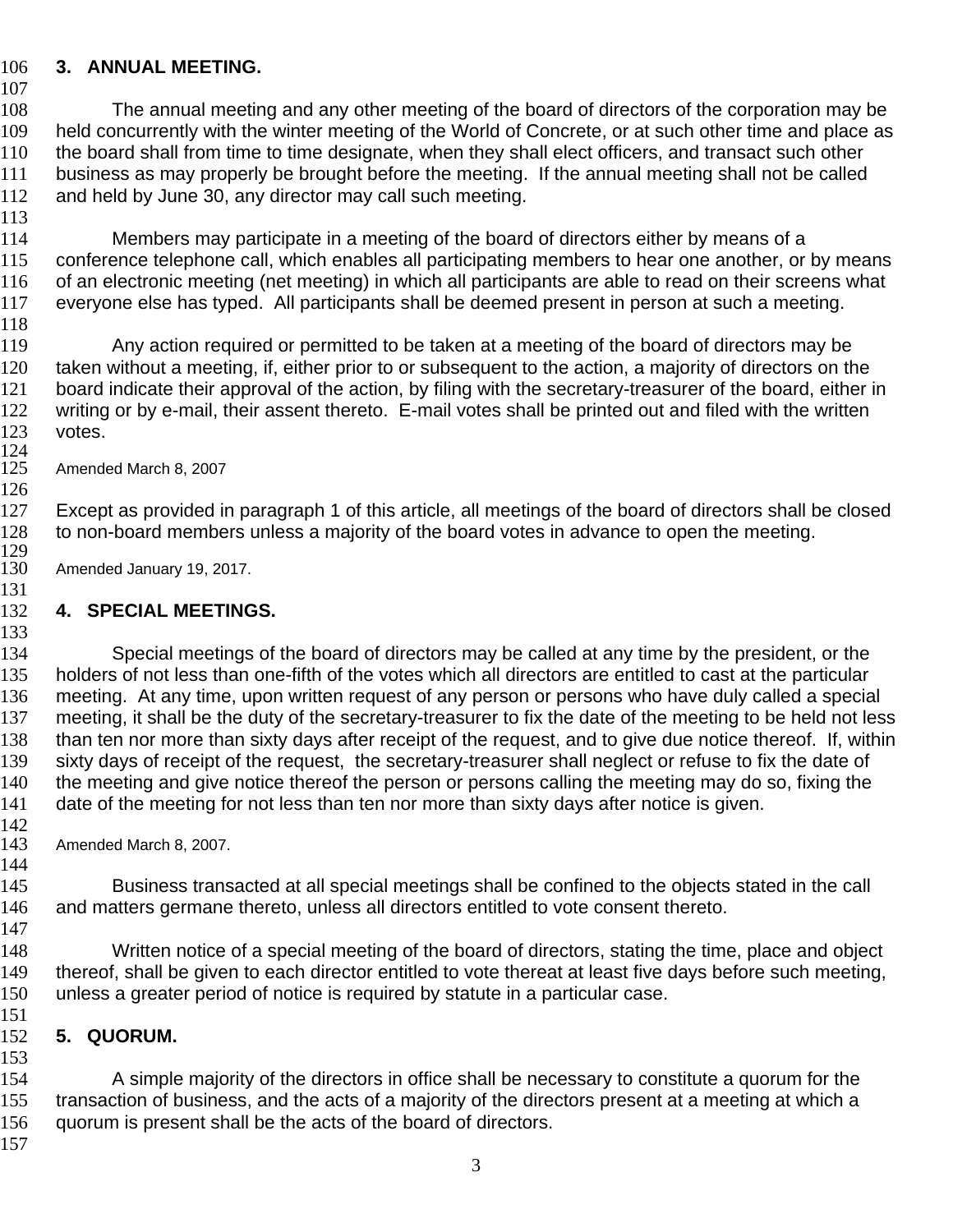The directors present at a duly organized meeting may continue to do business until adjournment, notwithstanding the withdrawal of enough directors to leave less than a quorum. Adjournment or adjournments of any regular or special meeting may be taken, but any meeting at which officers are to be elected shall be adjourned only from day to day, or for such longer periods 162 not exceeding thirty days each, as may be directed by the directors who are present in person or by proxy and who are entitled to cast at least a simple majority of the votes which all such directors would be entitled to cast.

166 If a meeting cannot be organized because a quorum has not attended, those present may, except as otherwise provided by statute, adjourn the meeting to such time and place as they may determine, but in the case of any such meeting called for the election of officers, those who attend the second of such adjourned meetings, although less than a quorum, shall nevertheless constitute a 170 quorum for the purpose of electing officers.

### **6. VOTING.**

 At each meeting of the board of directors, every member having paid its annual dues in full 175 shall be entitled to have its representative on the board cast one vote in person or by proxy executed in writing by such member or by its duly authorized representative, and filed with the secretary-177 treasurer of the corporation. No unrevoked proxy shall be valid after eleven months from the date of its execution, unless a longer time is expressly provided therein, but in no event shall a proxy, be voted on after three years from the date of its execution. Upon demand made by a director at any meeting where an election is to be held, and before the voting begins, the election shall be conducted by written / secret ballot. No vote shall be cast at any meeting by a company whose membership has lapsed for non-payment of annual dues. Associate members shall have no voting rights. 

Amended March 8, 2007. 

### **7. NOTICE OF MEETINGS.**

188 At least ten (10) days prior to any meeting of the board of directors, notice of the meeting shall be given, either in writing or by e-mail, to each member entitled to vote thereat, at such address as appears on the books of the corporation for each member.

191<br>192 Amended March 8, 2007.

# 

## **8. JUDGES OF ELECTION.**

In advance of any meeting, the board of directors may appoint judges of election, who need not be members, to act as such meeting or any adjournment thereof. If judges of election be not so appointed, the chairman of any such meeting may, and on the request of any member or his proxy shall make such appointment at the meeting. The number of judges shall be one or three. If 200 appointed at a meeting on the request of one or more members or proxies, the simple majority of 201 members present and entitled to vote shall determine whether one or three judges are to be appointed. On request of the chairman of the meeting, or of any member or his proxy, the judge(s) shall make a report in writing of any challenge or question or matter determined by them, and execute a certificate of any fact found by them. No person who is a candidate for office shall act as a judge. 

### **9. VOTING LIST.**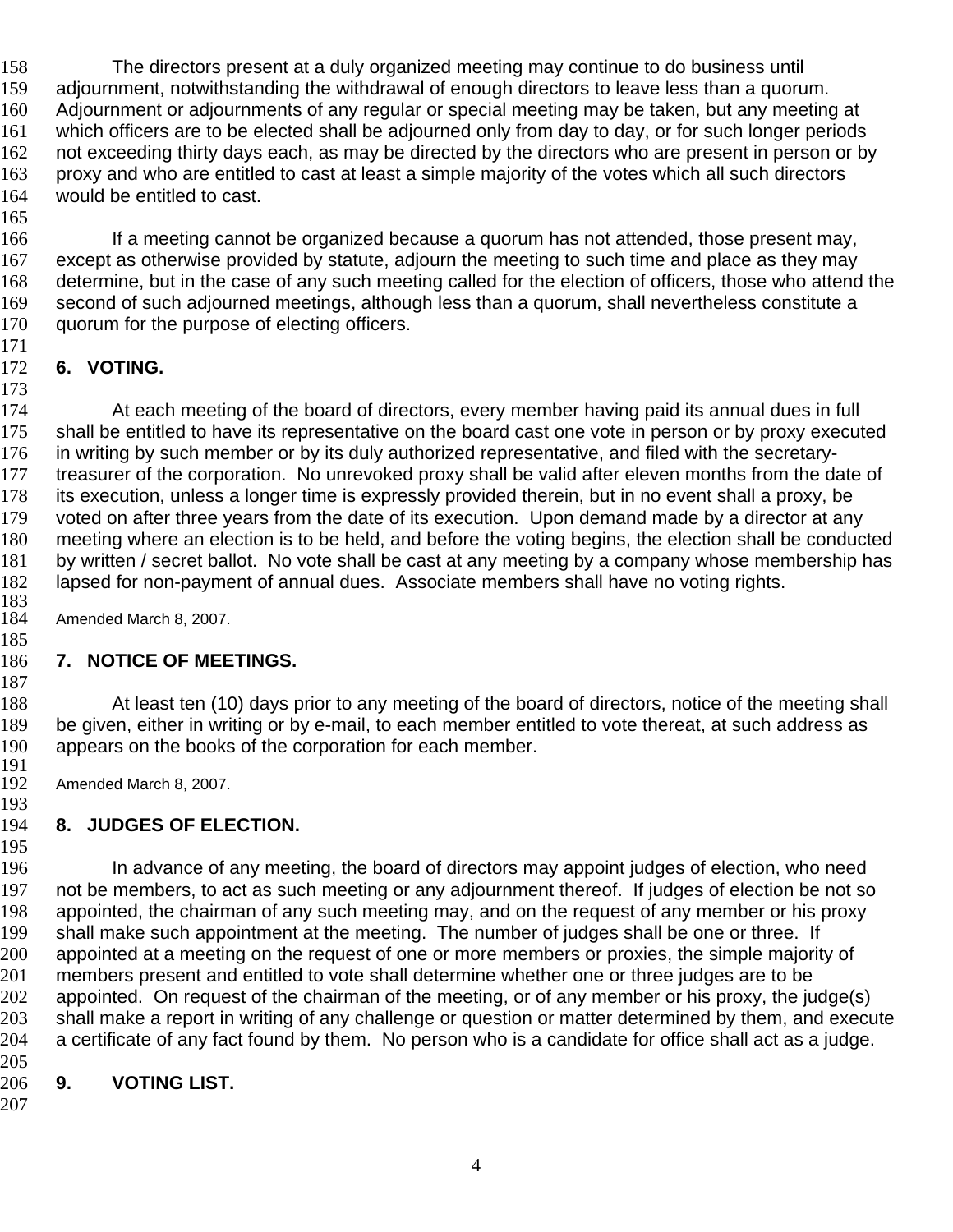The officer or agent having charge of the membership roster shall make, at least five days before each meeting of the board of directors, a complete list of the name and address of the members entitled to vote at the meeting, arranged in alphabetical order, including the name of each member's designated representative to the board of directors. The list shall be kept on file at the registered office of the corporation, and shall be subject to inspection by any member at any time 213 during usual business hours, and shall also be produced and kept open at the time and place of the meeting, and shall be subject to the inspection of any member during the whole time of the meeting. 215 The original membership roster, or a duplicate thereof kept at the office of the corporation, shall be prima facie evidence as to who are the members entitled to examine such roster, or to vote, in person 217 or by proxy, at any meeting of the board of directors.

 

 

#### **10. COMPENSATION OF DIRECTORS.**

Directors shall not receive any stated salary for their services, but by resolution of the board of 223 directors, a fixed sum and expenses of attendance, if any, may be allowed for attendance at each regular or special meeting of the board, provided, that nothing herein contained shall be construed to 225 preclude any director from serving the corporation in any other capacity and receiving compensation therefore.

### **ARTICLE V - OFFICERS**

#### **1. OFFICERS, ELECTIONS, TERM, ETC.**

The officers for the first year of the corporation's existence shall be chosen by the board of directors. During the second year of the corporation's existence and every year thereafter: the vice 235 president shall become the first priority for president; the secretary-treasurer shall become the first 236 priority for vice president. In the event that the priority candidate can not succeed to the higher office, 237 then the board of directors may accept any qualified member, duly nominated, for that office. However, the outgoing president shall not be eligible for election as secretary-treasurer.

Officers of the corporation shall hold office for a term of one year, or until their respective successors are chosen and have qualified. The officers of the corporation shall consist of a president, vice president and secretary-treasurer.

 The salaries, if any, of the officers of the corporation shall be fixed by the board of directors. 245 The officers shall comprise the executive committee of the board of directors.

Any officer elected or appointed may be removed by the board of directors whenever, in their 248 judgment, the best interests of the corporation will be served thereby.

249<br>250 Amended January 13, 1995, October 31, 2003 and March 8, 2007.

#### **2. PRESIDENT.**

The president shall be the chief executive officer of the corporation; he shall preside at all meetings of the members and directors; he shall have general and active management of the business of the corporation, shall see that all orders and resolutions of the board of directors are 257 carried into effect, subject, however, to the right of the directors to delegate any specific power, except such as may be by statue exclusively conferred upon the president, to any other officer or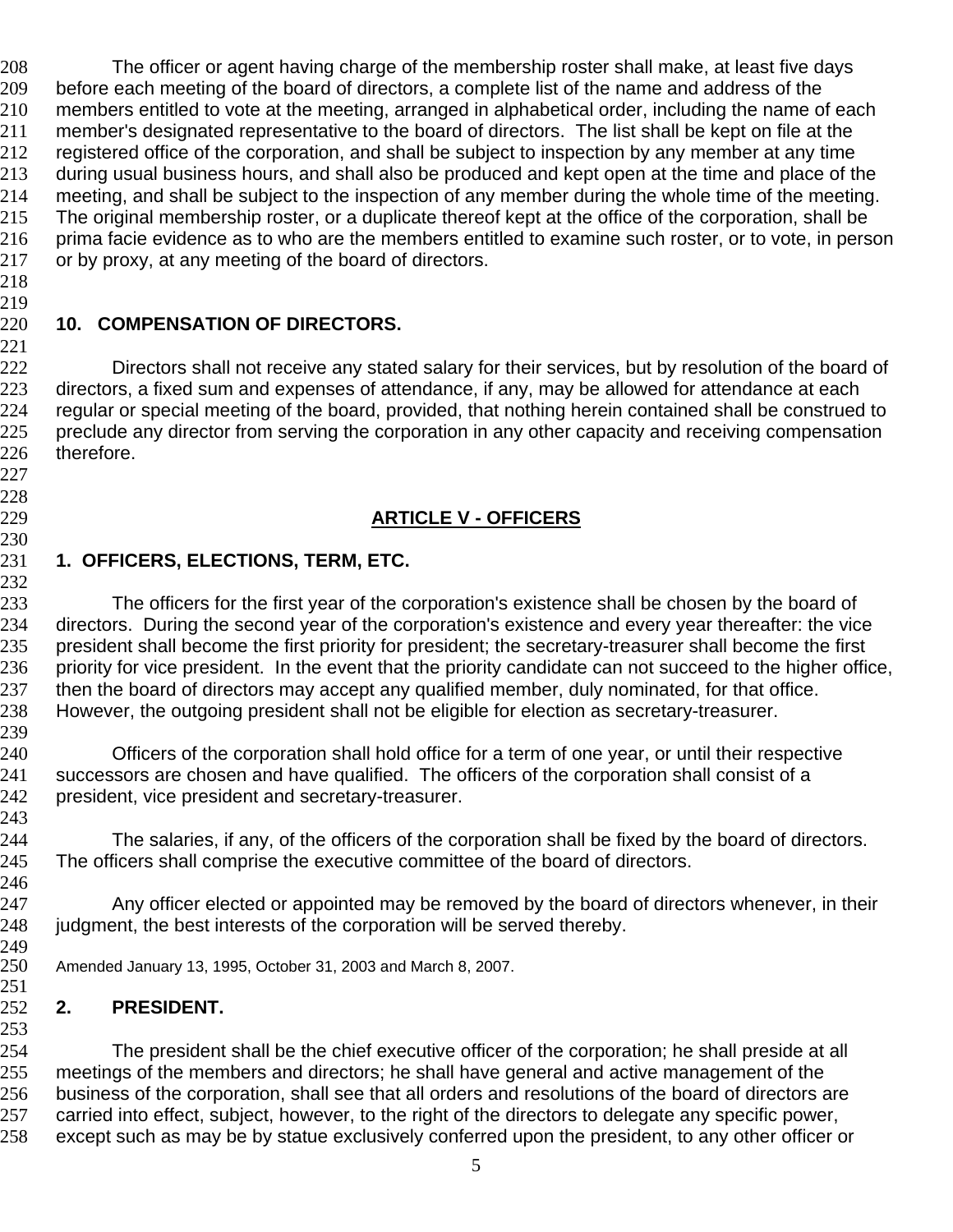officers of the corporation. He shall execute bonds, mortgages, and other contracts requiring a seal, under the seal of the corporation. He shall be ex-officio a member of all committees, and shall have 261 the general powers and duties of supervision and management usually vested in the office of 262 president of a corporation.

#### **3. VICE PRESIDENT.**

The vice president shall assume and perform the duties of the president in the absence or in 267 the event of the disability of the president, or whenever the office of president is vacant, and shall 268 perform such other duties and have such other powers as the board of directors or the president may from time to time designate.

## **4. SECRETARY-TREASURER.**

 The secretary-treasurer shall attend all sessions of the board and all meetings of the members and act as clerk thereof, record all the votes of the corporation and the minutes of all its transactions 275 in a book to be kept for that purpose; shall process new applications for membership; and shall 276 perform like duties for all committees of the board of directors when required. He shall give, or cause 277 to be given, notice of all meetings of the members and of the board of directors. He shall keep in safe<br>278 custody the corporate seal of the corporation, and when authorized by the board, affix the same to custody the corporate seal of the corporation, and when authorized by the board, affix the same to any instrument requiring it.

The secretary-treasurer shall have custody of the corporate funds and securities and shall keep full and accurate accounts of receipts and disbursements in books belonging to the corporation, 283 and shall keep the moneys of the corporation in a separate account to the credit of the corporation. He shall maintain full and accurate records of the payment of dues by the members, and thereby maintain a current list of those members eligible to vote at any regular or special meeting. He shall disburse the funds of the corporation as may be ordered by the board taking proper vouchers for such disbursements, and shall render to the president and directors, at the regular meetings of the board, 288 or whenever they may require it, an account of all his transactions as secretary-treasurer and of the financial condition of the corporation. He shall perform such other duties as may be prescribed by the board of directors, or president; and under whose supervision he shall be.

#### **5. ASSISTANT TREASURER**

At the discretion of the Board of Directors, the position of Assistant Treasurer may be 295 appointed and shall have joint custody with the secretary-treasurer of the corporate funds and securities and shall keep full and accurate accounts of receipts and disbursements in books belonging to the corporation. The Assistant Treasurer shall have joint authority with the secretary-treasurer to disburse the funds of the corporation, as may be ordered by the board, taking proper vouchers for such disbursements, and shall render to the president, the secretary-treasurer and the board of directors, at the regular meetings of the board, or whenever they may require it, an account of all his transactions as assistant treasurer. The Assistant Treasurer shall perform such other duties as may be prescribed by the president or the board of directors, under whose supervision he shall be. Amended January 19, 2017.

 Amended March 8, 2007.

- 
- **6. VACANCIES.**
-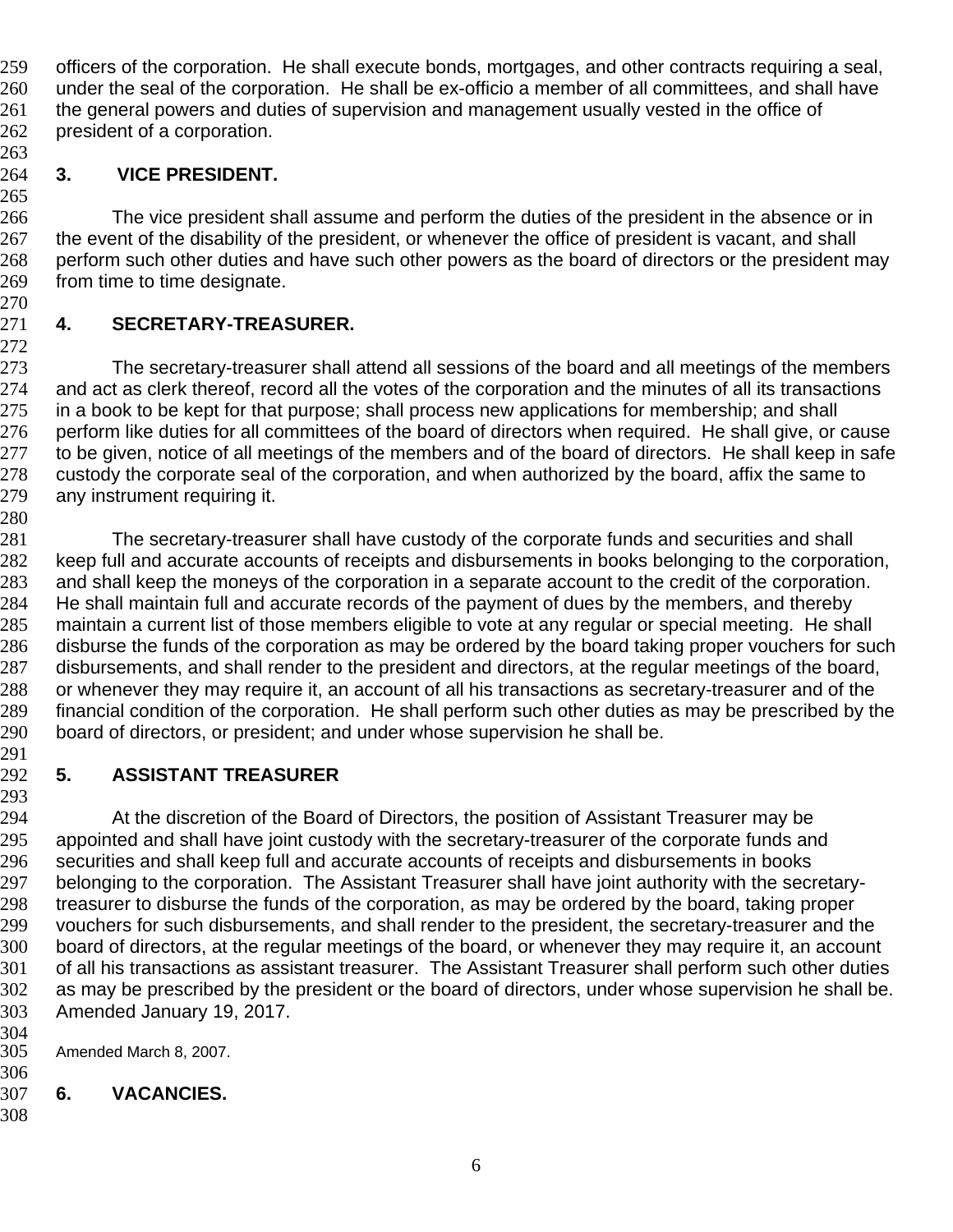If the office of any officer becomes vacant for any reason, the board of directors may choose a successor for that officer, to fill that respected unexpired term. **ARTICLE VI – COMMITTEES OF THE BOARD 1. STANDING COMMITTEES**  The corporation shall have two standing committees: the Marketing Committee and the Technical Committee. The chair of each committee shall be appointed by the president from among the members of the board of directors, to serve for one year or until a replacement is appointed. Each committee chair shall appoint the members of his or her committee from among the: directors, second representatives, associate members and employees of member firms or institutions. Only 322 one representative from each member company may be a member of each standing committee and therefore entitled to vote in that committee. 325 Meetings of the standing committees shall be open to all directors, second representatives and associate members, however, only a member of a committee shall be entitled to vote and only in a standing committee of which he or she is a member. The chairmen of the standing committees shall report on the activities of their respective committees at the annual board meeting. All expenditures and new projects of the committees shall be submitted in advance to the Board of Directors for approval. The Marketing Committee shall oversee and provide direction for the corporation in matters related to the education of the concrete industry regarding fiber products and regarding the promotion and marketing of fiber products throughout the concrete industry. The working responsibilities of the Marketing Committee shall include, but are not limited, to the following activities: • Development and maintenance of the corporation web-site • Creation of educational and training programs for both experienced and inexperienced users of FRC • Development of advertising and promotional pieces for industry tradeshows and journals • Coordination of activities with the Technical Committee in line with current industry trends and requirements. The Technical Committee shall oversee any programs related to testing and evaluation on the use of fiber reinforced concrete and report any findings as to potential implications within any standards or testing bodies. The working responsibilities of the Technical Committee shall include, but are not limited, to the following activities: • Implementation and oversight on testing programs • Liaison to industry associations, such as ACI, ASTM and other related associations 356 • Provide direction for creation of technical notes and documents pertaining to FRC 357<br>358 Amended January 19, 2011.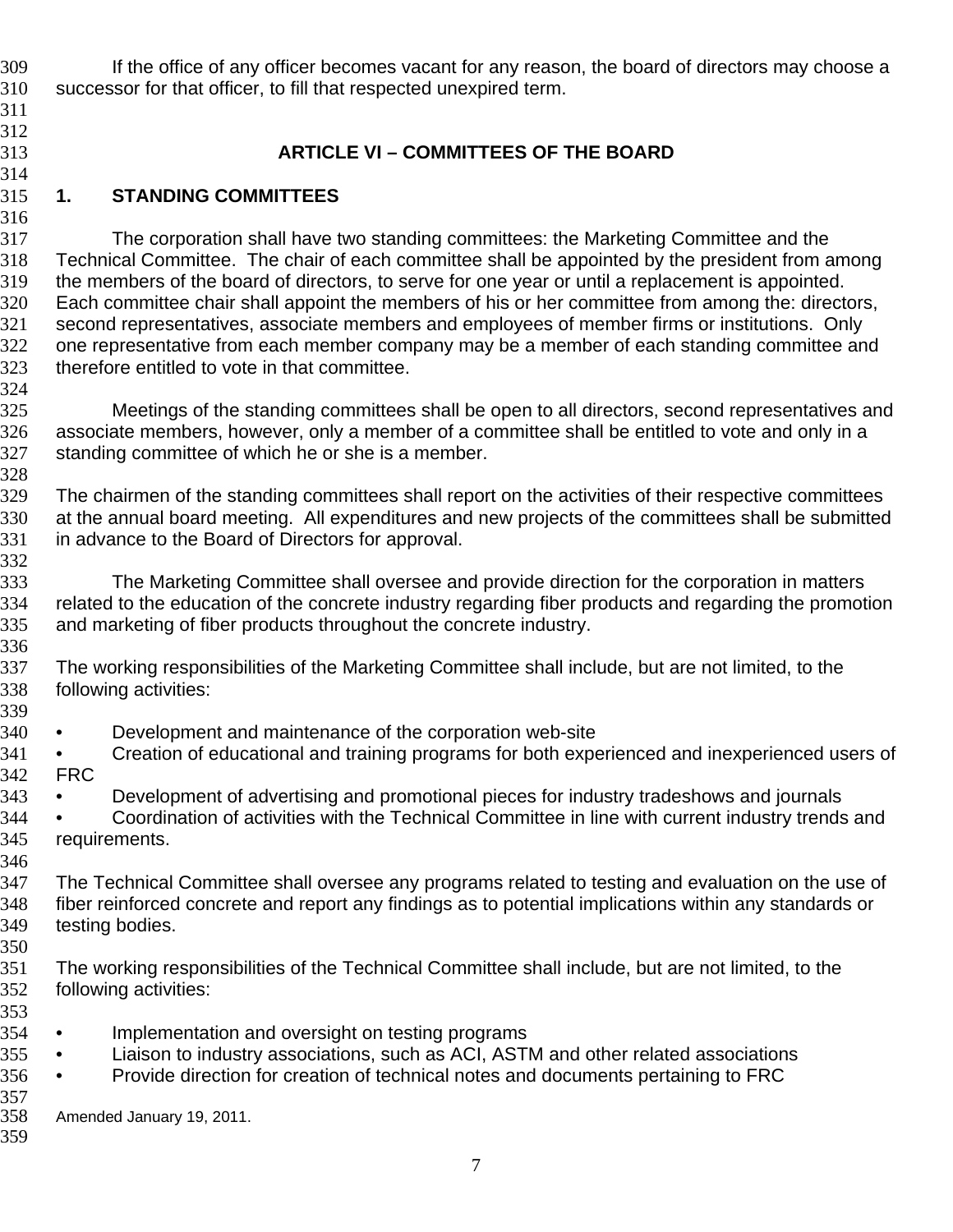**2. ADDITIONAL COMMITTEES.**  The board of directors may, from time to time, establish such other standing or ad hoc committees as are deemed by it to be necessary or advisable. 366<br>367 Amended January 19, 2011. **ARTICLE VII - CORPORATE RECORDS 1. RECORDS REQUIRED.**  There shall be kept at the registered office of the corporation an original or duplicate record of the proceedings of the members and of the directors, and the original or a copy of its by-laws, including all amendments or alterations thereof to date, certified by the secretary-treasurer of the corporation. An original or duplicate membership roster shall also be kept at the registered office, giving the names of the members in alphabetical order, and showing their respective addresses, category of membership, and status of their annual payment of dues. Amended March 8, 2007. **2. INSPECTION.**  Every member shall have the right to examine, in person or by his agent or attorney, at any reasonable time or times for any reasonable purpose, the membership roster, books or records of account, and records of the proceedings of the meetings of members and directors, and make extracts therefrom. **ARTICLE VIII - CORPORATE FINANCE 1. ANNUAL STATEMENT.**  The president shall present at each annual meeting a full and complete statement of the business and affairs of the corporation for the preceding year. The president shall direct the association's primary contact at Middle Tennessee State University to prepare a written report of the university's joint activity with the association, engaged in over the previous year, which report shall be distributed to the board prior to the annual meeting. Such statement and report shall be prepared and presented in whatever manner the board of directors shall deem advisable and need not be verified by a certified public accountant. Amended October 31, 2003. **2. FISCAL YEAR.** The fiscal year of the corporation shall begin on the 1st day of January in each year. **3. CHECKS.**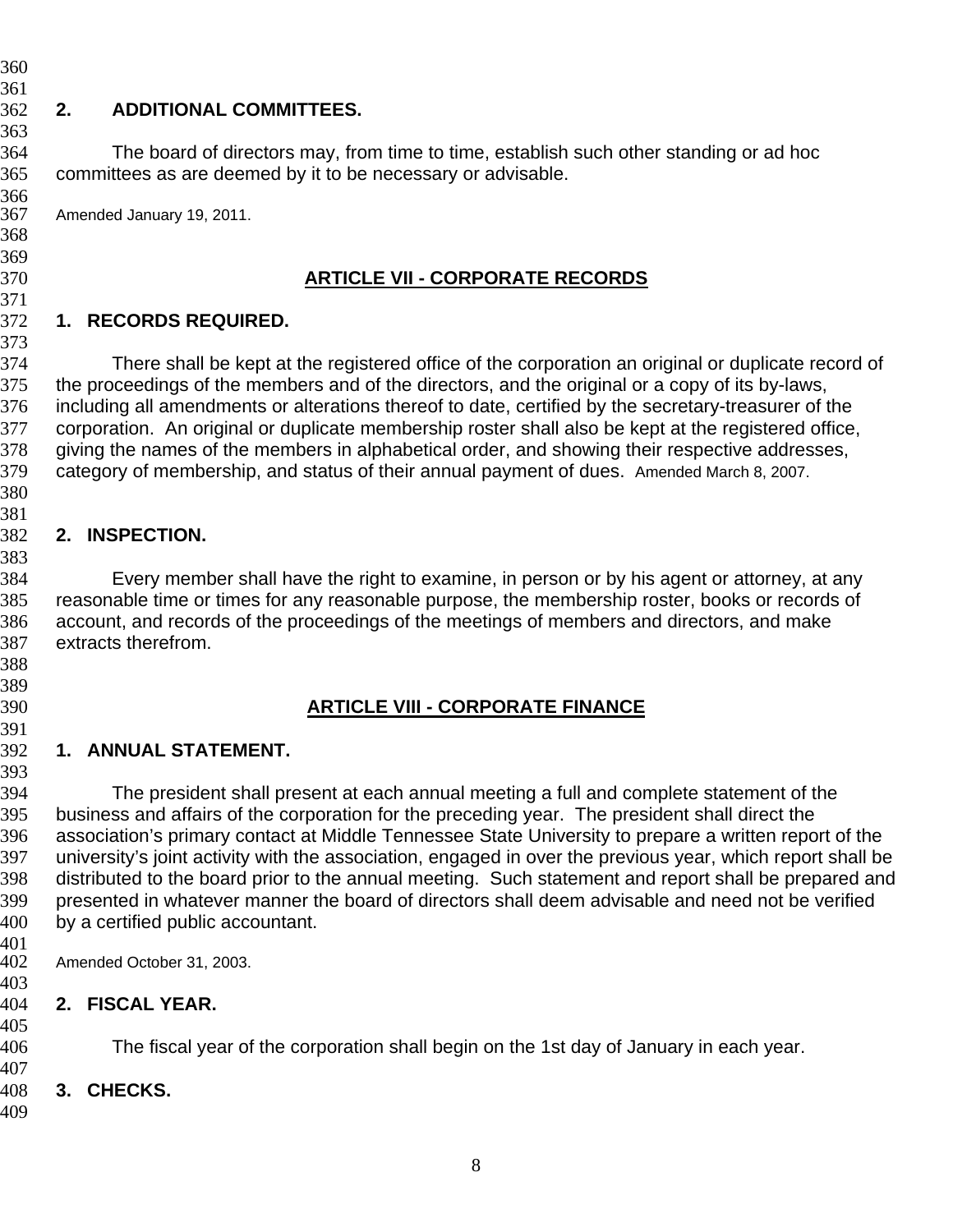All checks, demands for money and notes of the corporation shall be signed by such officer or officers as the board of directors shall from time to time designate.

- 
- 

## **ARTICLE IX - INDEMNIFICATION OF REPRESENTATIVES**

Directors and officers of the association shall stand in a fiduciary relationship to the association. A director, officer, employee or agent of the association shall be deemed a representative thereof. Any individual, who at any time, shall serve, or who shall have served, as a representative of the association, may be indemnified by the association. A representative who was or is a defendant in any pending or completed action or proceeding, whether civil, criminal, administrative or investigative (other than an action by or in the right of the association) by reason of 422 the fact that he or she was a representative of the association, shall be indemnified against expenses (including attorney's fees) actually and reasonably incurred in connection with the successful defense on the merits of such action. 

Indemnification shall be provided when the representative has performed his or her duties in 427 good faith, in a manner he or she reasonably believes to be in the best interest of the association, and with such care, including reasonable inquiry, skill and diligence, as would a representative person of ordinary prudence under similar circumstances. Failure of a to so act shall constitute a breach of fiduciary duty.

 

Unless otherwise ordered by a court, indemnification under this section shall be made by the association only after a determination by a majority of directors not parties to such action, or by independent legal counsel, that indemnification is proper under the circumstances because the representative to be indemnified has met the standard of conduct set forth above.

No indemnification shall be provided to any representative who is determined by a court to be 439 guilty of willful misconduct, recklessness, or self-dealing, or who is subject to liability pursuant to any criminal statute or by virtue of the nonpayment of federal, state or local taxes. 

No indemnification shall be provided under this section with respect to any claim, issue, or matter as to which the representative has been adjudged to be liable to the association, unless and only to the extent that a court of competent jurisdiction, determines that, despite the adjudication of liability but in view of all the circumstances of the case, the representative is fairly and reasonably entitled to indemnity for the expenses that the court shall deem proper.

As to any matter settled or compromised and for which indemnification may be provided, the association, through its counsel, shall have the opportunity to participate fully in the settlement decision and, if in the opinion of counsel, there is a reasonable basis to conclude that the representative to be indemnified has met the standard of conduct set forth above.

The foregoing indemnification shall not be deemed to be exclusive of any of the rights to which those who are indemnified may be entitled under any other by-law, agreement, vote of the members, or operation of law.

- 
- 
- 

## **ARTICLE X - NOTICES**